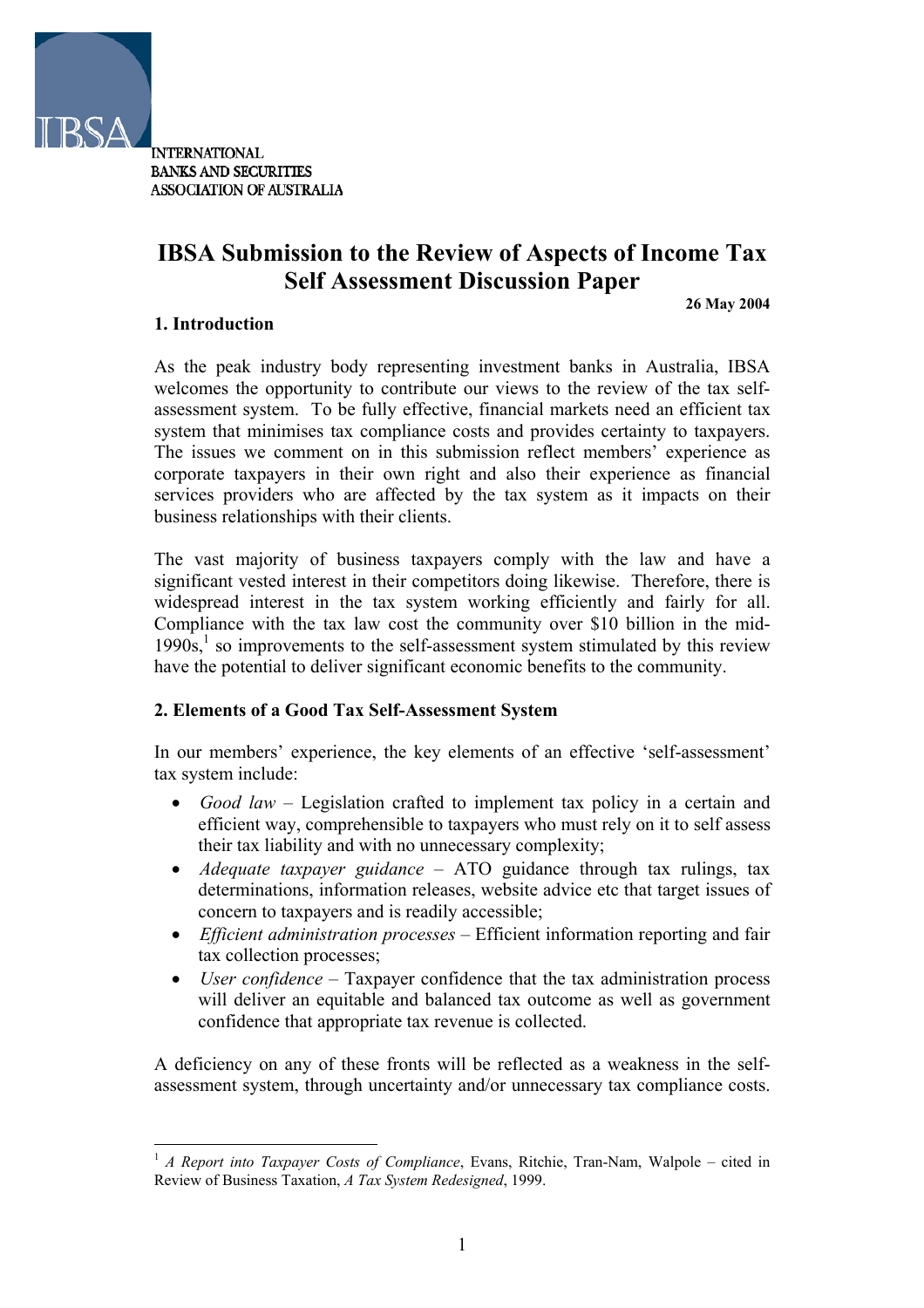One of the key problems for taxpayers in a self-assessment system is uncertainty, the cost of which includes, amongst other things:

- *Loss of opportunity* inefficient economic outcomes as taxpayers, especially those with significant reputation risk issues to manage, avoid businesses that make commercial sense but entail an uncertain tax outcome;
- $\bullet$ *Compliance costs* – Taxpayers incur unreasonable costs investigating the application of the law to assess their probable liability where the law, or the ATO's interpretation of it, is ambiguous;
- *Financial constraints* To avoid disruption of business, taxpayers must manage their financial affairs so they have sufficient resources to meet any potential tax liability greater than that which they have self-assessed. This diverts resources from more productive uses.

Therefore, having regard to the more direct compliance costs imposed on banks through deficiencies in tax administration (like internal and external advice overheads), as well as the cost of uncertainty, the objectives of the review should be to identify measures to:

- Improve tax law design and minimise issues that require ATO guidance and, hence, the number of matters that enter the ruling process;
- Improve the ATO's tax guidance process, so matters that do require ATO guidance through rulings etc are dealt with efficiently;
- Provide a fairer tax administration system for taxpayers, while preserving the integrity of the revenue base for government through penalties etc.
- Establish a process to assess the performance of the self-assessment system on an ongoing basis and maintain it at a high level – this should include a measure of tax compliance costs imposed on the community.

## **3. Ongoing Evaluation of the Self-Assessment System**

Excessive tax compliance costs are a dead-weight loss to the economy, so it is important to measure the cost of the self-assessment system properly and assess the trend to compliance costs over time to identify weaknesses in the system. As far as we are aware, no data are available to reliably indicate the full cost of operating the current tax system.

The figures on the cost of revenue collection that we have seen quoted typically focus on the cost to the Government (through the ATO) of collecting tax revenue[.2](#page-1-0) However, this is only one element of the economic cost story and can be misleading if the cost to taxpayers is relatively high or if collection costs are effectively being pushed from the revenue authorities to industry.

Our anecdotal evidence is that the cost of tax compliance to the taxpayer has increased significantly in recent years. This is of concern as estimates for taxpayer compliance costs for the mid-1990s (see table 1) found that the tax system at that time placed a heavy compliance burden on the community and taxpayers – especially business taxpayers.

<span id="page-1-0"></span> $\overline{a}$  $2^2$  For instance, the Australian Financial Review in a front page story on 24 May 2005 states "In auditing terms, the large corporate program is the most cost effective investment for the ATO, generating \$11 for every dollar spent".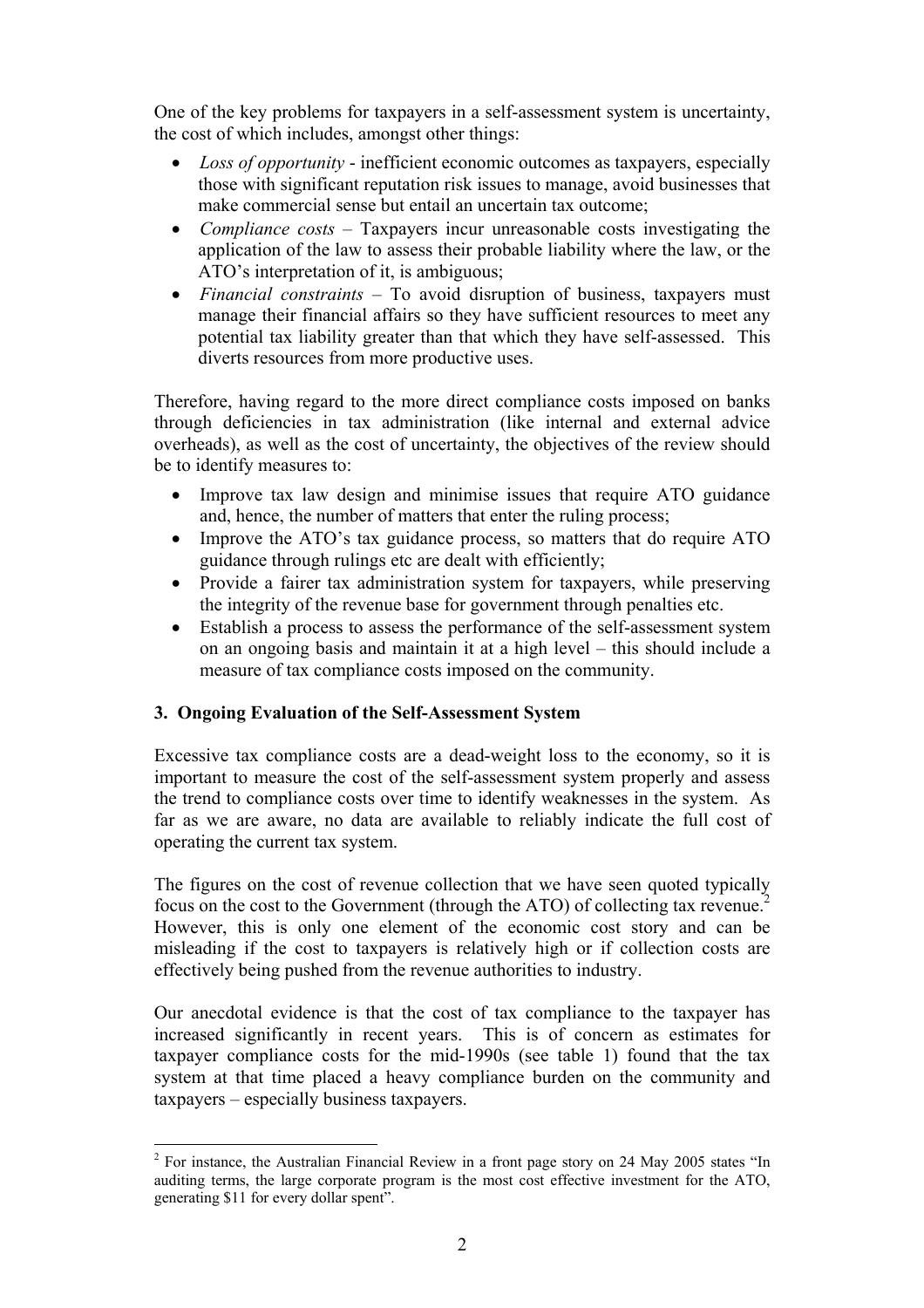| 1 avit 1<br>$11$ and $11$ and $20$ in $11$ and $20$ and $11$ |                  |                  |                  |  |
|--------------------------------------------------------------|------------------|------------------|------------------|--|
| <b>Federal Government Taxes</b>                              | <b>Personal</b>  | <b>Business</b>  | All              |  |
|                                                              | <b>Taxpayers</b> | <b>Taxpayers</b> | <b>Taxpayers</b> |  |
| Relative to relevant tax revenue                             |                  |                  |                  |  |
| Social compliance cost                                       | $4.0\%$          | $17.9\%$         | $11.8\%$         |  |
| Taxpayer compliance costs                                    | $4.0\%$          | $9.3\%$          | $7.0\%$          |  |
| In dollar terms                                              |                  |                  |                  |  |
| Social compliance cost                                       | \$1.5 billion    | \$8.9 billion    | \$10.4 billion   |  |
| Taxpayer compliance costs                                    | \$1.5 billion    | \$4.6 billion    | \$6.2 billion    |  |
| $\sim$ $\sim$ $\sim$                                         |                  |                  |                  |  |

**Table 1 Australian Tax Compliance Costs 1994-95** 

Source: *A Report into Taxpayer Costs of Compliance*, Evans *et al*, ATAX, UNSW 1997.

In the early 1990s, Australia's tax system fared poorly by comparison to the US and European countries for taxpayer compliance costs (see table 2) and we have seen no evidence of an improvement in this relativity over time. Australia fared better for administration costs, but that was the smaller part of the total cost of the tax system.

**Table 2 International Tax Compliance Cost Comparisons** 

| 1 adie 2<br>International Tax Compliance Cost Comparisons |                            |                   |  |  |
|-----------------------------------------------------------|----------------------------|-------------------|--|--|
| <b>Compliance Costs as a Percentage of Tax Revenue</b>    |                            |                   |  |  |
| <b>Compliance cost</b>                                    | <b>Administration cost</b> | <b>Total cost</b> |  |  |
| 12.1                                                      | 1.1                        | 13.2              |  |  |
| 2.5                                                       | 12                         | 37                |  |  |
| 5.9                                                       | Unknown                    | unknown           |  |  |
| 3.2                                                       | Unknown                    | unknown           |  |  |
| 1.3                                                       | 0.7                        | 2.0               |  |  |
| 4.1                                                       |                            | 5.2               |  |  |
|                                                           |                            |                   |  |  |

Sourced from John Freebairn, *Options and Prospects for Taxation Reform*, 1997 Shann Memorial Lecture, which provides detailed references for each country study.

An important message to take from the information at hand on tax compliance costs is that partial data on the cost of ATO administration are only one dimension of the cost of the self-assessment system and to gain an accurate picture of the situation it is necessary to take account of taxpayer compliance costs. Another message is that Australia's tax system is not as efficient as it should be in international terms.

In practice, we have found the ATO is willing to consider taxpayer compliance cost issues that are put to them in recommending tax law changes to the Government – for example, reduced taxpayer compliance costs provide the rationale for recent changes to the financial record keeping requirements for permanent establishments. Similarly, Treasury has taken account of compliance costs to certain measures – for example, this is the basis for the ADI and non-ADI financial institution carve out from the TOFA foreign currency provisions. These corrective measures tend to be focused on narrow areas where compliance cost imbalances are most obvious.

However, a focus on total community compliance costs needs to be adopted more widely in the context of the self-assessment system, as often the true cost to the economy of the tax system is not transparent. Hence, it can be lost sight of in the policy and law design process, even when compliance cost issues are discussed. We believe that an analysis of the full associated compliance cost should accompany revenue in all tax reform proposals to ensure proper evaluation of the likely benefits.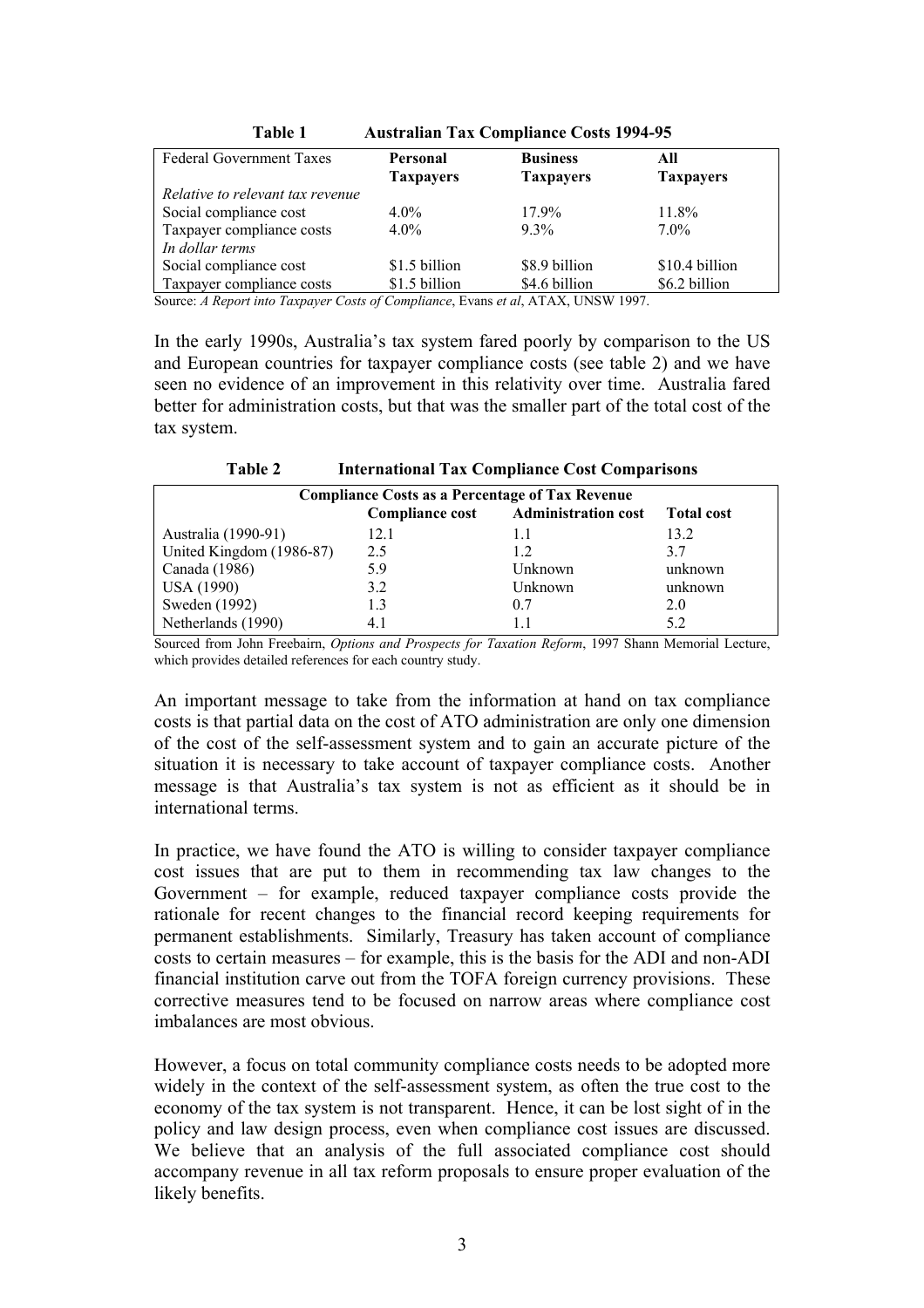To ensure that accurate data on the efficiency of the self-assessment system are available on an ongoing basis, the Government should commission regular, periodic estimates of the real cost to the economy of the self-assessment system and publish the results. While this would involve a cost, it is worth pursuing as the results are necessary to assess the performance of the tax system in a critical area. It would facilitate an informed debate on policy to optimise the efficiency of the tax system and, ultimately, enhance the competitiveness of the economy.

#### **4. Legislation**

Tax legislation is not identified as a matter for consideration by the Review, but it would be remiss not to comment on the central importance of good tax law to a successful self-assessment system.

In the first instance, taxpayers should be able to assess their tax liability from the law setting out the rules governing the taxation of transactions and entities. To a significant degree, the ATO's guidance for taxpayers is necessary to cover deficiencies in the design of the law, by clarifying how it is meant to apply in certain circumstances. The increasing size and complexity of tax law as it applies to individuals and businesses places an enormous burden on the ATO in this regard. There are a number of reasons for this, one of which is the revenue protection measures sought by the ATO that significantly increase the complexity of the law.

The law that the ATO must administer and provide guidance to taxpayers on is an output of the tax legislation design process and we make three comments here on the design of tax law legislation:

 $\bullet$ *The Tax Commissioner's discretionary power under the law to unilaterally override some of its provisions is incompatible with a self-assessment system and should be avoided.* 

For example, the New Business Tax System (Debt and Equity) Act 2001 contains a range of provisions that allow the Commissioner to adopt a contrary view to core provisions in the  $law$ <sup>[3](#page-3-0)</sup> Taxpayers who issue instruments that satisfy the explicit conditions in the law for a debt or equity instrument may for some reason have this position overturned by the Commissioner. Thus, a taxpayer could never be assured about the standing of an instrument as debt or equity under the law.

Moreover, use of this power may not be transparent, the inherent discipline in the process is weaker than for the rulings or Part IVA processes and there is no method to ensure consistency in application. The discretionary power seems to reflect doubt about the effectiveness of the associated debt/equity provisions, but the appropriate remedy would have

 $\overline{a}$ 

<span id="page-3-0"></span>Provisions that grant the Commissioner discretionary power include:

s. 974-15 - Meaning of *debt interest*

s. 974-60 - Debt interest arising out of obligations owned by a number of entities

s. 974-65 - Commissioner's power

s. 974-70 - Meaning of *equity interest* in a company

s. 974-150 - Schemes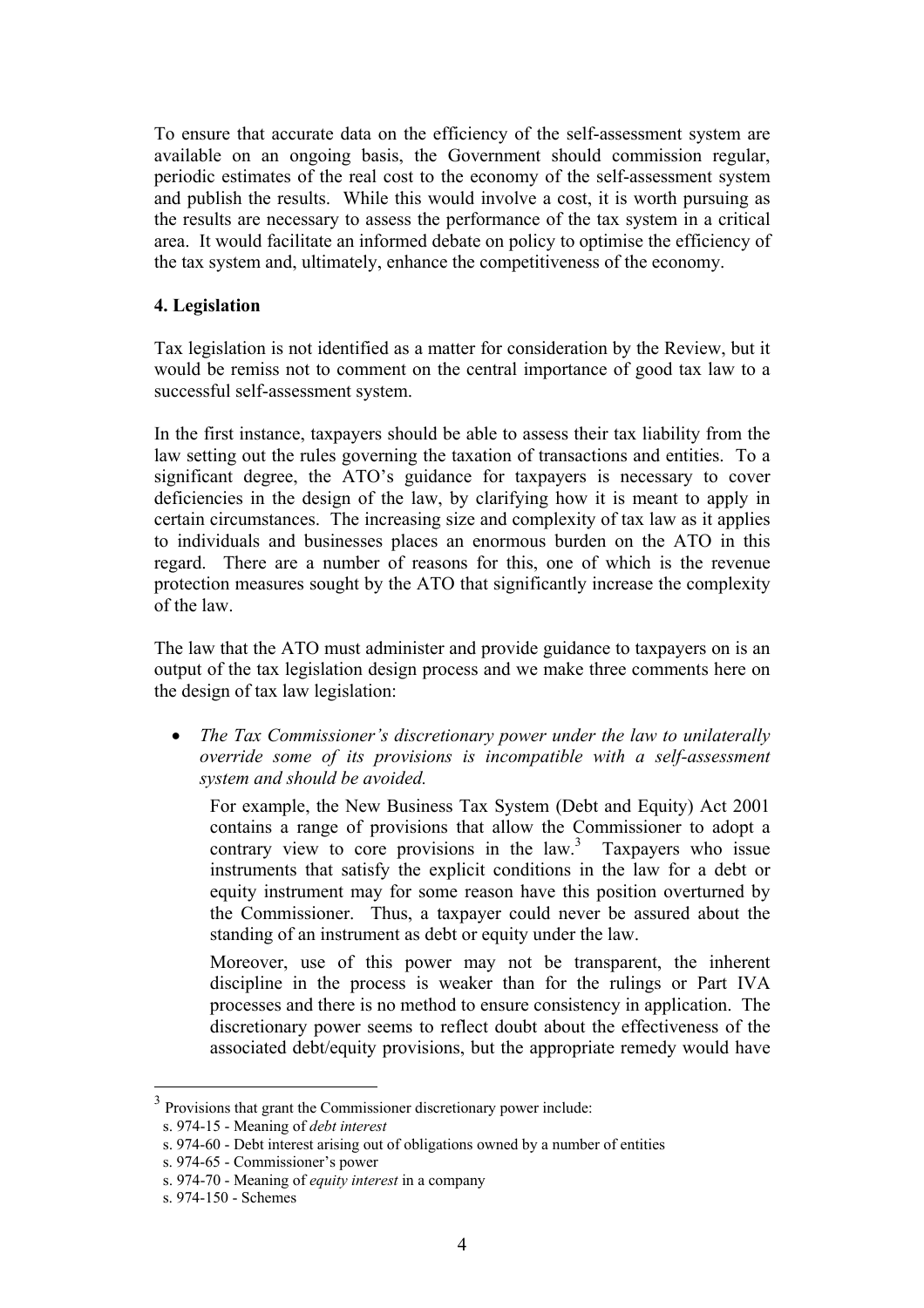been to correct the design of those provisions rather than granting the Commissioner discretion at the expense of taxpayer certainty.

*Smart tax law design can reduce the potential for dispute between taxpayers and the ATO.*  •

For example, the arms length rule for capital allocation under the thin capitalisation regime introduced in 2001 requires a number of subjective judgements and is difficult to implement – it is a recipe for dispute between financial institutions and the ATO. This problem is substantially overcome by the use of safe harbours available under the law that provide a certain and easily assessable tax outcome. This reduces the administrative burden both on taxpayers and the ATO.

It follows that tax design flaws can lead to impractical tax administration outcomes. Thus, resources placed into good tax law design pays dividends in terms of good taxpayer compliance at a low cost to the community.

• *A more efficient legislative process is necessary to support self-assessment.* 

Timeliness of legislation needs to be improved, as tax administration problems and policy initiatives that require legislative amendment often take far too long to be implemented after announcement, leaving both the ATO and taxpayers in limbo. Government press releases, while helpful to confirm an intended change, do not resolve this problem.

For instance, Treasury acknowledge that the TOFA foreign currency exemption for ADIs and non-ADI financial institutions does not operate as intended for all banks and money market corporations. The problem is that the TOFA rules do not integrate effectively with the tax consolidation regime, which generates a penal compliance cost for affected banks. However, even though this problem was identified when the New Business Tax System (Taxation of Financial Arrangements) 2003 Act was in Bill form, we still have no official confirmation that the problem will be fixed and no indication of the likely timing of amending legislation.

#### **5. Chapter 2 - Tax Rulings**

An effective tax rulings process is important for two reasons. First, it should provide taxpayers with guidance that enables them to securely self-assess their tax liability. Self-assessment requires stable tax law to work effectively and the ATO's guidance is particularly important in a changing tax environment, as we have at present. Second, it should provide a valuable means for the ATO to improve its dialogue with taxpayers and to keep abreast of business and market developments. This would assist the ATO with its real time identification and management of risk in the tax system.

## *Private Binding Rulings (2A, 2C, 2E)*

Members have reported concerns about the process for private binding rulings that weaken the effectiveness of the self-assessment system, including: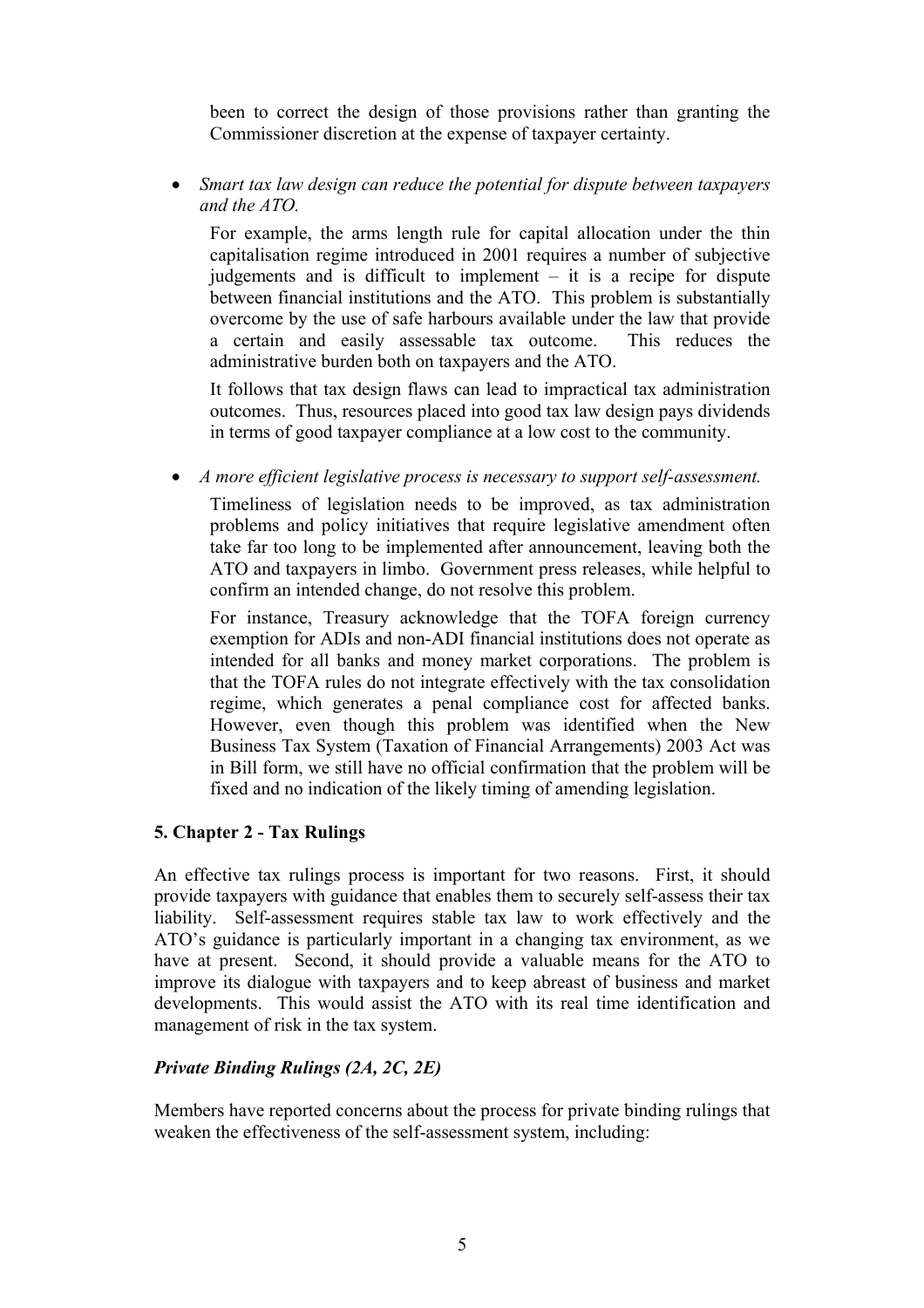- Difficulty in obtaining a ruling due to unexplained ATO concerns that transactions may involve a perceived 'tax benefit', even if that tax benefit is incidental to the overall investment objective;
- Delay in ATO reaching and releasing its conclusions, especially in relation to complex matters;
- Concern that seeking a ruling may prompt unwarranted ATO attention, or otherwise lead to unnecessary complications for the taxpayer;
- Difficulty in obtaining a private binding ruling on matters that may involve Part IVA, especially in relation to prospective transactions.

We acknowledge that the reasons for these problems may be complex and need careful consideration, but a better framework would deliver an improved tax system, with benefits to both taxpayers and the tax authorities.

## *Financial Product Rulings (2A, 2C, 2E)*

There is greater awareness of tax risk amongst the providers of financial products and their clients following the ATO's action against aggressive tax schemes, amongst other things. The ATO has actively encouraged the use of product rulings by industry and they have become an important marketing feature of widely offered financial products. This provides the ATO with a valuable insight into developments in the market and reduces risk to revenue, but it also places an obligation on the ATO to manage the product rulings process in a fair and efficient manner.

We believe that in a self-assessment system, it is important for the ATO to use product rulings to minimise the uncertainty faced by taxpayers to the greatest extent possible. In this regard, members have experienced inadequacies in recent years, including:

- Delays in the issuance of product rulings, which in exceptional cases can distort market competition; and
- Insufficient flexibility about the conditions under which a product ruling can be issued – banks report difficulty in obtaining rulings for complex financial products.

We are aware through our liaison process with the ATO that it has endeavoured to improve the efficiency of the product ruling process, with some success. In recent years, the number of ruling applications has increased and the time taken by the ATO to process rulings has declined significantly. There is scope for further improvement and the ATO has taken on board comments from IBSA and is working on this.

However, there are still some areas of concern. The range of product rulings remains narrower than is desirable. The ATO has been unwilling to issue rulings where the issue in question is being investigated/researched by another part of the ATO. This increases uncertainty for taxpayers, who do not know when the ATO is likely to come to a conclusion on their views.

In addition, it is not certain that the system will respond well when subject to a 'stress test' – for example, it stalled in April 2003 when the market for capital protected products was effectively stifled for over a month while the ATO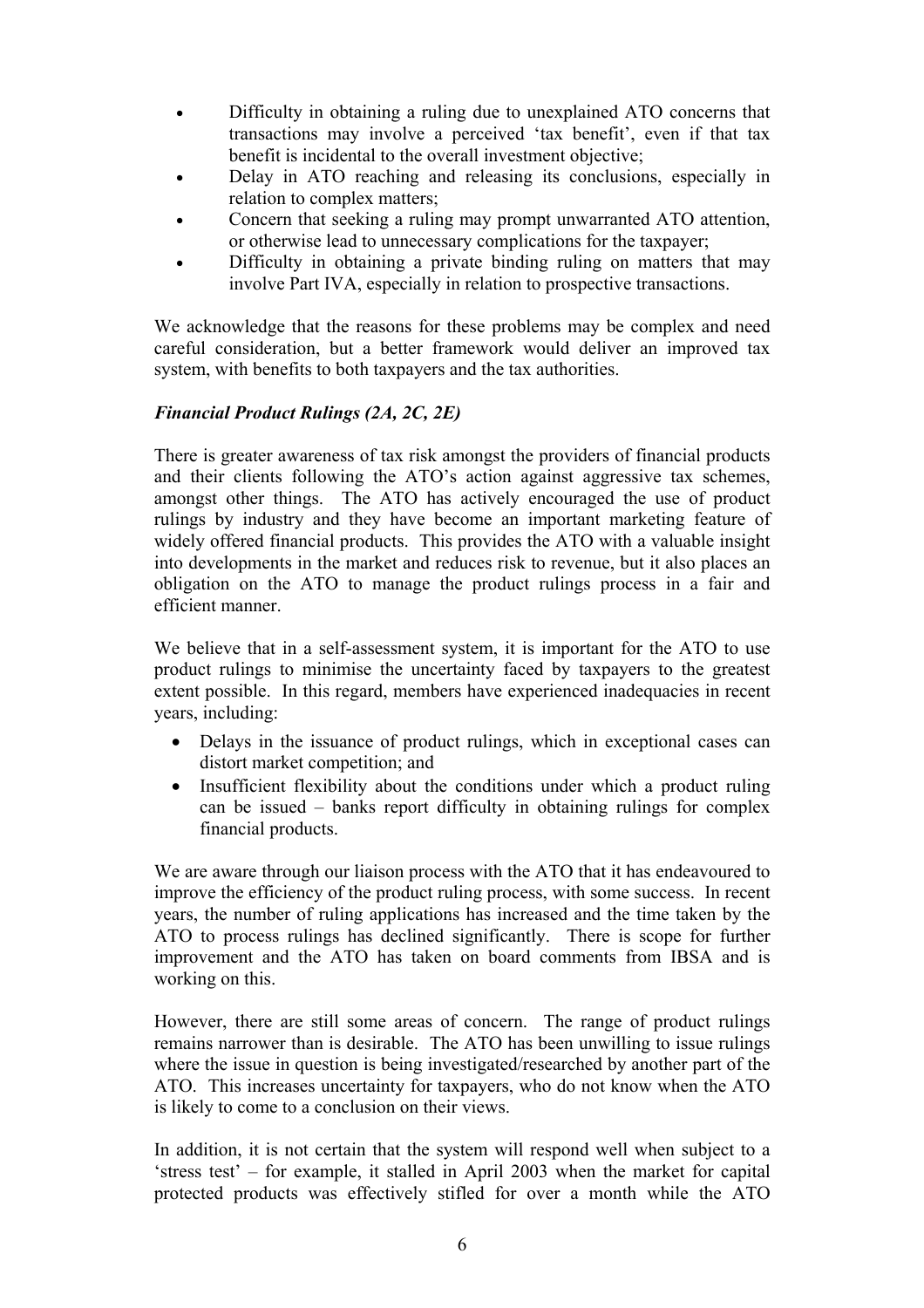considered if it was possible to issue rulings consequent to a government announcement. Not for the first time, the ATO appeared insufficiently prepared to deal fully with the consequence of a public announcement that it was actively involved with.

We need a definitive framework from the Government and the ATO prescribing how the rulings process will work, how long the process will take and the parameters within which the ATO will respond to issues raised in an application. This would build on progress to date and require resourcing of the relevant ATO units so its officers are well placed to understand the market and the products emerging from it. Amongst other things, this would help to ensure taxpayers who are first to apply for a ruling on a new issue are not disadvantaged and it would enhance taxpayer confidence in the tax system.

# *Other Comments (2C, 2L)*

Other general comments we make on rulings are as follows:

- An effective tax rulings system is dependent on the ATO having sufficient resources and expertise to deal with the issues presented to it – tax reform presents a continuing challenge in this regard and any deficiencies should be dealt with, as the costs to the community of any inadequacies in the rulings system would be significant.
- The suggestion that the ATO should charge for its advice through rulings should not be taken up. Taxpayers ought to be able to rely on clarity in the law and the need for rulings reflects a deficiency on this front that is not the fault of the taxpayer. If frivolous or poor quality rulings applications by taxpayers are a concern, a good screening process should discourage them.
- The provision of ATO guidance on tax law provisions that are amended at or around the time of amendment is helpful, as there is greater clarity on the relevant tax policy issues, no positions have been taken and exposures are limited and there is an existing dialogue with industry through which matters can be efficiently resolved.

## **6. Chapter 3 - Loss and Nil Tax Assessments (3B, 3C, 3F)**

The longer the period for ATO amendment of an assessment, the greater is the uncertainty faced by taxpayers and the higher is the cost of tax compliance. The tax law permits the ATO to amend a taxpayer's self-assessment of their tax liability within time limits from the date of assessment, as set out in the law. For companies the review period is usually 4 years or 6 years if Part IVA is invoked but, as outlined in the discussion paper, it can often be longer.

The tax law needs to be improved to enhance taxpayer certainty in this area. In particular, there is a significant equity gap in the tax rules that apply to loss and nil liability returns. In effect, the ATO has an *unlimited* period to review the affairs of taxpayers who make nil or loss returns. This is because the time limitations apply from the time when tax becomes due and payable under an assessment and the ATO considers that there is no deemed assessment when a company lodges a non-taxable return.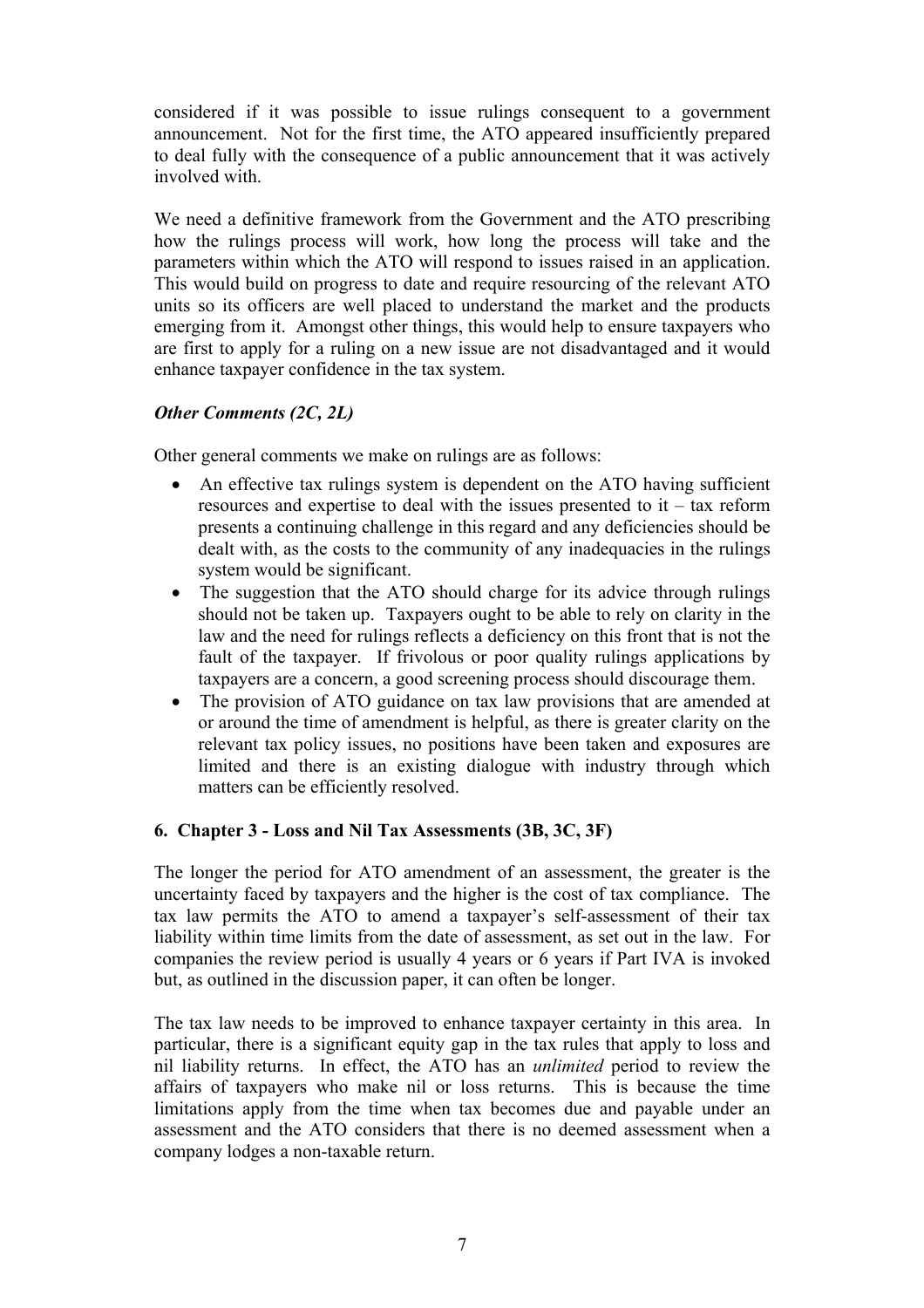In practical terms a tax assessment is simply the determination of a number and, in principle, the size of the number should not matter to the amendment period available to the ATO. Loss and nil assessments should be treated as an assessment with a statue of limitation to amendment and the law should be changed to reflect this position for taxpayer certainty.

There is no basis in tax policy to distinguish between a nil or loss return and an assessed positive tax liability, so we can see no compelling reason to retain the current situation. To the extent there may be a higher tax risk associated with these returns (which we think would be more illusory than real), the ATO should deal with this by allocating its investigative resources accordingly. The ATO's current unfettered right to disturb those assessments makes the task of managing the tax risk difficult for taxpayers if a year can never be "closed off" from a tax perspective other than in an audit situation.

More generally, the period for ATO amendment of corporate tax returns should be limited to 4 years in all cases, with a view to shortening this period over time as the ATO moves towards 'real time' tax reviews. In addition, if there is an unreasonable delay in the ATO amending a return after all information has been made available to it, then reduced penalties should apply.

# **7. Chapter 4 – Penalties (2I, 4A)**

The existence of a penalty for failing to follow an ATO private binding ruling creates a reluctance to seek private rulings unless it is absolutely necessary. Combined with a concern that the ATO will rule conservatively or fail to give a ruling on a complex issue, this can be a disincentive to taxpayers using the rulings process.

The ATO has not been faultless in its interpretation of the law, as judged by the courts. Therefore, having regard to the comments above, the interpretation offered by the ATO in relation to a private binding ruling should just be one of the opinions that a taxpayer should reasonably be able to take into account in finalising its position. Thus, the penalty of 25% for not following a private binding ruling should be removed and reliance placed on a test of whether the taxpayer has taken reasonable care and adopted a reasonably arguable position.

## **8. Chapter 5 - General Interest Charge (5A, 5B, 5C)**

In principle, the General Interest Charge (GIC) should be set to compensate the ATO for the failure by the taxpayer to pay its tax liability on time – thus, the Government (through the ATO) would be compensated for the time value of money foregone. However, any penalty or culpability aspect should be dealt with under a separate penalty regime.

If a penalty element is to be retained in the GIC, then a number of reasons support a significant reduction in the 'uplift' factor:

• The law places the ATO in a privileged and highly advantageous position as a creditor, having legal preference to other creditors, so its credit risk is commensurately small in relative terms;